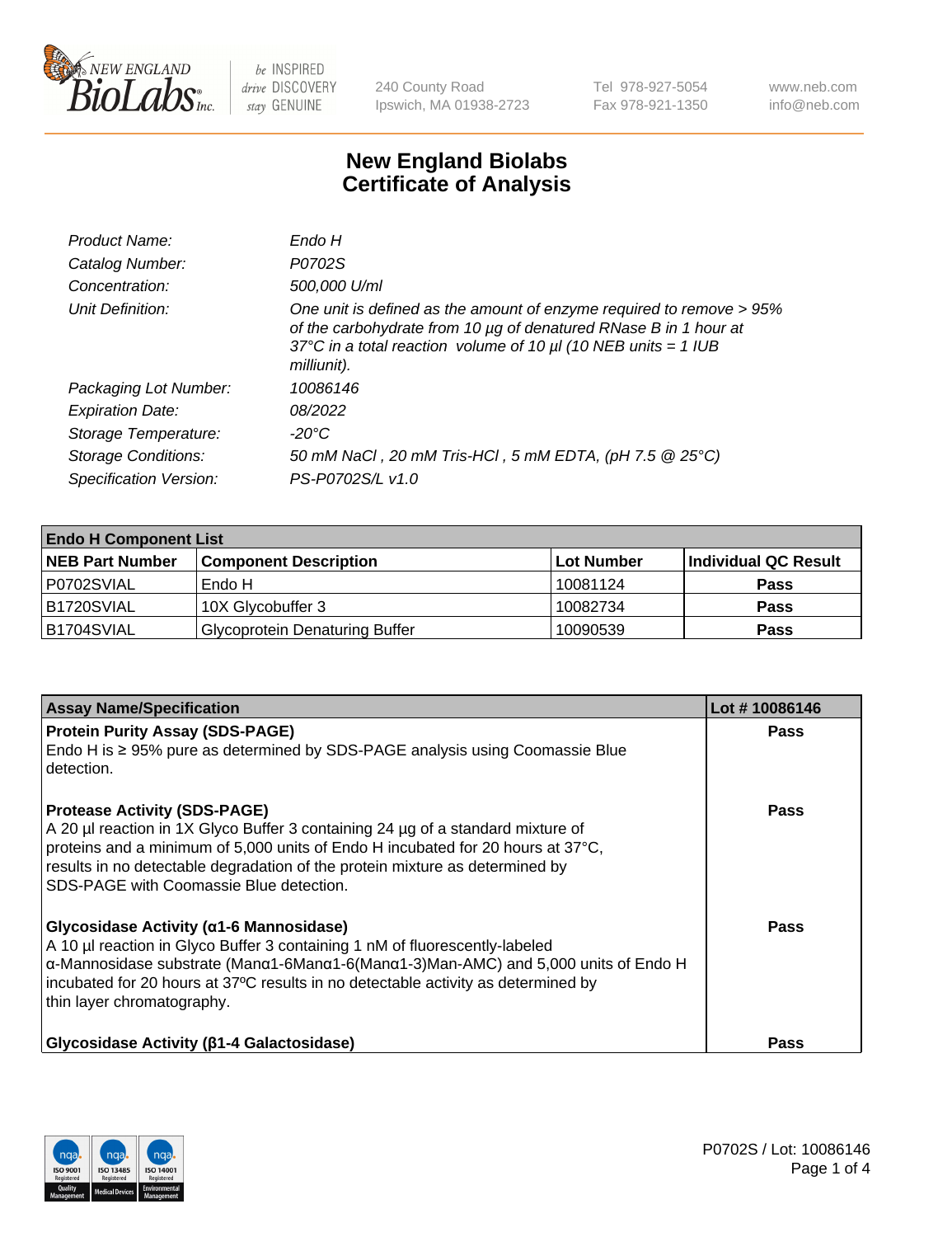

240 County Road Ipswich, MA 01938-2723 Tel 978-927-5054 Fax 978-921-1350 www.neb.com info@neb.com

| <b>Assay Name/Specification</b>                                                                                                                                                                                                                                                                                                                                           | Lot #10086146 |
|---------------------------------------------------------------------------------------------------------------------------------------------------------------------------------------------------------------------------------------------------------------------------------------------------------------------------------------------------------------------------|---------------|
| A 10 µl reaction in Glyco Buffer 3 containing 1 nM of fluorescently-labeled<br>$\beta$ -Galactosidase substrate (Gal $\beta$ 1-4GlcNAc $\beta$ 1-3Gal $\beta$ 1-4Glc -AMC) and 5,000 units of Endo<br>H incubated for 20 hours at 37°C results in no detectable activity as determined by<br>thin layer chromatography.                                                   |               |
| Glycosidase Activity (β1-3 Galactosidase)<br>A 10 µl reaction in Glyco Buffer 3 containing 1 nM of fluorescently-labeled<br>$\beta$ -Galactosidase substrate (Gal $\beta$ 1-3GlcNAc $\beta$ 1-4Gal $\beta$ 1-4Glc-AMC) and 5,000 units of Endo<br>H incubated for 20 hours at 37°C results in no detectable activity as determined by<br>thin layer chromatography.       | <b>Pass</b>   |
| Glycosidase Activity (β-Xylosidase)<br>A 10 µl reaction in Glyco Buffer 3 containing 1 nM of fluorescently-labeled<br>$\beta$ -Xylosidase substrate (Xyl $\beta$ 1-4Xyl $\beta$ 1-4Xyl $\beta$ 1-4Xyl-AMC) and 5,000 units of Endo H<br>incubated for 20 hours at 37°C results in no detectable activity as determined by<br>thin layer chromatography.                   | <b>Pass</b>   |
| Glycosidase Activity (β-N-Acetylglucosaminidase)<br>A 10 µl reaction in Glyco Buffer 3 containing 1 nM of fluorescently-labeled<br>β-N-Acetylglucosaminidase substrate (GlcNAcβ1-4GlcNAcβ1-4GlcNAc-AMC) and 5,000 units<br>of Endo H incubated for 20 hours at 37°C results in no detectable activity as<br>determined by thin layer chromatography.                      | <b>Pass</b>   |
| Glycosidase Activity (β-N-Acetylgalactosaminidase)<br>A 10 µl reaction in Glyco Buffer 3 containing 1 nM of fluorescently-labeled<br>$\beta$ -N-Acetylgalactosaminidase substrate (GalNAc $\beta$ 1-4Gal $\beta$ 1-4Glc-AMC) and 5,000 units of<br>Endo H incubated for 20 hours at 37°C results in no detectable activity as<br>determined by thin layer chromatography. | <b>Pass</b>   |
| Glycosidase Activity (β-Mannosidase)<br>A 10 µl reaction in Glyco Buffer 3 containing 1 nM of fluorescently-labeled<br>$\beta$ -Mannosidase substrate (Man $\beta$ 1-4Man $\beta$ 1-4Man-AMC) and 5,000 units of Endo H incubated<br>for 20 hours at 37°C results in no detectable activity as determined by thin layer<br>chromatography.                                | <b>Pass</b>   |
| Glycosidase Activity (α1-6 Galactosidase)<br>A 10 µl reaction in Glyco Buffer 3 containing 1 nM of fluorescently-labeled<br>α-Galactosidase substrate (Galα1-6Galα1-6Glcα1-2Fru-AMC) and 5,000 units of Endo H<br>incubated for 20 hours at 37°C results in no detectable activity as determined by<br>thin layer chromatography.                                         | <b>Pass</b>   |
| Glycosidase Activity (α1-3 Mannosidase)<br>A 10 µl reaction in Glyco Buffer 3 containing 1 nM of fluorescently-labeled                                                                                                                                                                                                                                                    | <b>Pass</b>   |

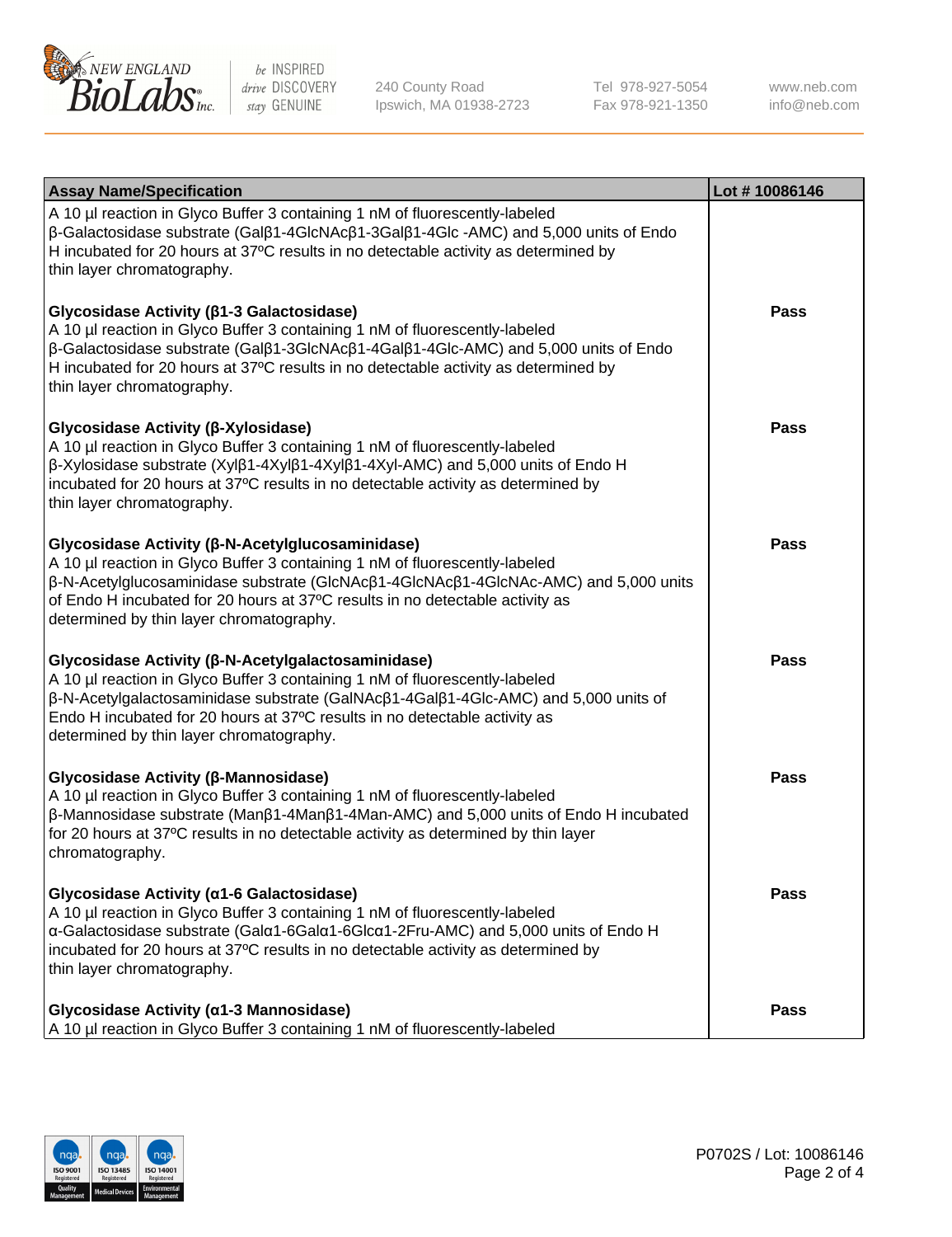

240 County Road Ipswich, MA 01938-2723 Tel 978-927-5054 Fax 978-921-1350 www.neb.com info@neb.com

| <b>Assay Name/Specification</b>                                                                                                                                                                                                                                                                                                                                                               | Lot #10086146 |
|-----------------------------------------------------------------------------------------------------------------------------------------------------------------------------------------------------------------------------------------------------------------------------------------------------------------------------------------------------------------------------------------------|---------------|
| $\alpha$ -Mannosidase substrate (Man $\alpha$ 1-3Man $\beta$ 1-4GlcNAc-AMC) and 5,000 units of Endo H<br>incubated for 20 hours at 37°C results in no detectable activity as determined by<br>thin layer chromatography.                                                                                                                                                                      |               |
| Glycosidase Activity (α1-3 Galactosidase)<br>A 10 µl reaction in Glyco Buffer 3 containing 1 nM of fluorescently-labeled<br>$\alpha$ -Galactosidase substrate (Gal $\alpha$ 1-3Gal $\beta$ 1-4GlcNAc-AMC) and 5,000 units of Endo H<br>incubated for 20 hours at 37°C results in no detectable activity as determined by<br>thin layer chromatography.                                        | <b>Pass</b>   |
| Glycosidase Activity (a1-3 Fucosidase)<br>A 10 µl reaction in Glyco Buffer 3 containing 1 nM of fluorescently-labeled<br>$\alpha$ -Fucosidase substrate (Fuc $\alpha$ 1-3Gal $\beta$ 1-4GlcNAc $\beta$ 1-3Gal $\beta$ 1-4Glc-AMC) and 5,000 units of<br>Endo H incubated for 20 hours at 37°C results in no detectable activity as<br>determined by thin layer chromatography.                | Pass          |
| Glycosidase Activity (α1-2 Fucosidase)<br>A 10 µl reaction in Glyco Buffer 3 containing 1 nM of fluorescently-labeled<br>$\alpha$ -Fucosidase substrate (Fuc $\alpha$ 1-2Gal $\beta$ 1-4Glc-AMC) and 5,000 units of Endo H incubated<br>for 20 hours at 37°C results in no detectable activity as determined by thin layer<br>chromatography.                                                 | Pass          |
| <b>Glycosidase Activity (α-Neuraminidase)</b><br>A 10 µl reaction in Glyco Buffer 3 containing 1 nM of fluorescently-labeled<br>$\alpha$ -Neuraminidase substrate (Neu5Ac $\alpha$ 2-3Gal $\beta$ 1-3GlcNAc $\beta$ 1-3Gal $\beta$ 1-4Glc-AMC) and 5,000<br>units of Endo H incubated for 20 hours at 37°C results in no detectable activity as<br>determined by thin layer chromatography.   | <b>Pass</b>   |
| Glycosidase Activity (α-N-Acetylgalactosaminidase)<br>A 10 µl reaction in Glyco Buffer 3 containing 1 nM of fluorescently-labeled<br>$\alpha$ -N-Acetylgalactosaminidase substrate (GalNAc $\alpha$ 1-3(Fuc $\alpha$ 1-2)Gal $\beta$ 1-4Glc-AMC) and 5,000<br>units of Endo H incubated for 20 hours at 37°C results in no detectable activity as<br>determined by thin layer chromatography. | <b>Pass</b>   |
| <b>Glycosidase Activity (α-Glucosidase)</b><br>A 10 µl reaction in Glyco Buffer 3 containing 1 nM of fluorescently-labeled<br>$\alpha$ -Glucosidase substrate (Glc $\alpha$ 1-6Glc $\alpha$ 1-4Glc-AMC) and 5,000 units of Endo H incubated<br>for 20 hours at 37°C results in no detectable activity as determined by thin layer<br>chromatography.                                          | Pass          |
| <b>Glycosidase Activity (PNGase F)</b><br>A 10 µl reaction in Glyco Buffer 3 containing 1 nM of fluorescently-labeled PNGase F<br>substrate (Fluoresceinated fetuin triantennary) and 5,000 units of Endo H incubated                                                                                                                                                                         | <b>Pass</b>   |